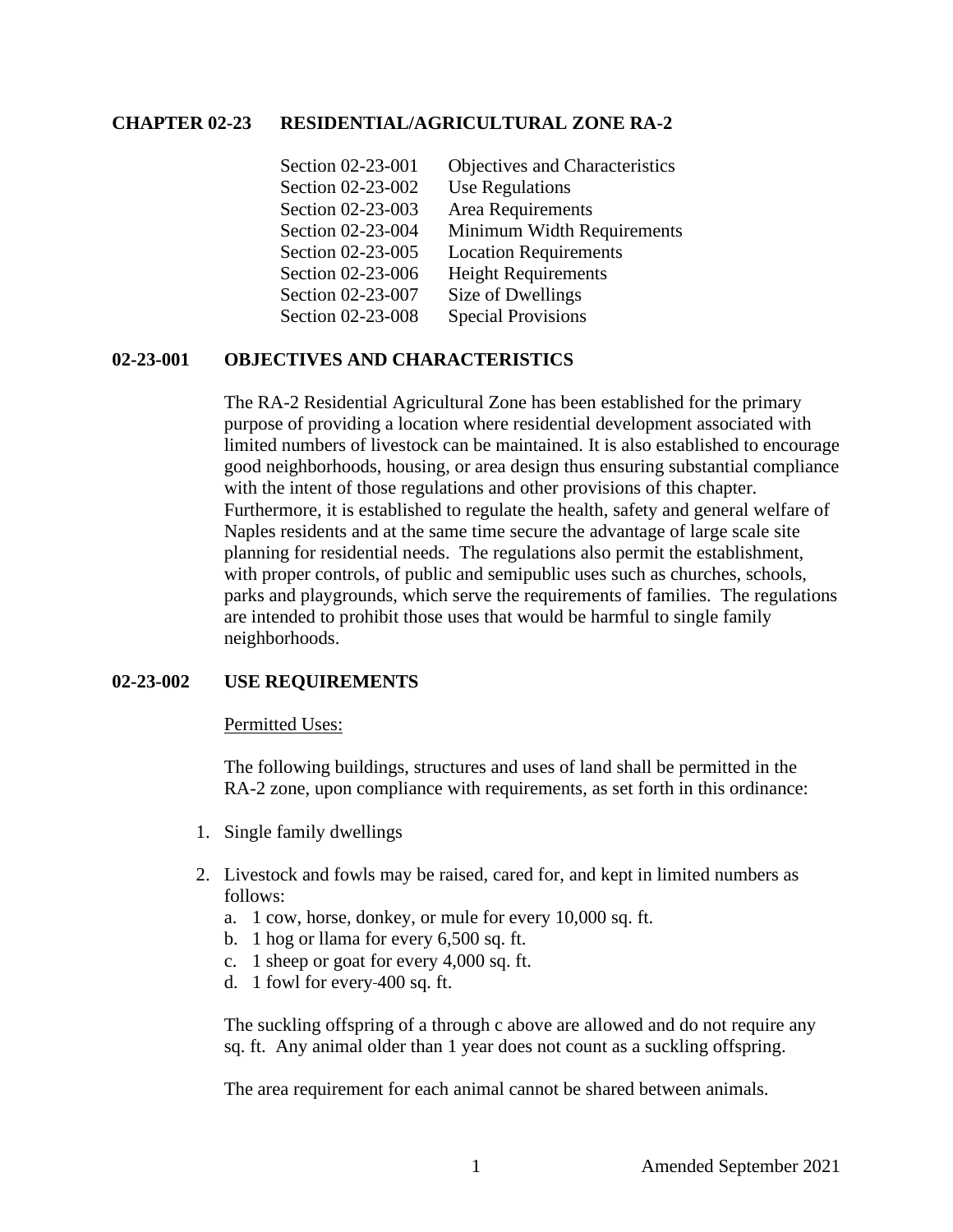The minimum area required to keep any livestock or fowls does not include the human dwelling area.

Other domestic animals not otherwise mentioned may be kept, subject to limitations of number and conditions of location, as may be determined by the Planning Commission to be in harmony with the objectives and purposes of this ordinance and in keeping with the characteristics of this zone.

- 3. Schools, churches, and recreation areas, not including privately owned commercial recreation enterprises (which would be a conditional use).
- 4. Sheds, buildings, and cellars for the storage of farm machinery and produce.
- 5. Barns, corrals, pens, netted pens, horse walkers, and feed storage for the keeping of animals, and the storage of farm products, provided uses for the care and keeping of livestock are located at least 200 feet distance from any existing dwelling, public, or private building used for human occupancy on adjacent property, at least 100 feet from any existing dwelling, public, or private building used for human occupancy on the same property, and at least 100 feet from any property lines.
- 6. Chicken coops shall be located at least 50 feet from any existing dwelling, public, or private building used for human occupancy on adjacent property, and at least 30 feet from any property lines and any existing dwelling, public, or private building used for human occupancy on the same property.
- 7. Day-care facilities, which have been approved by the appropriate state and local agencies. Day cares permitting more than 8 children are prohibited.
- 8. Public utility substations, and veterinary clinics.
- 9. Home occupation, in accordance with Chapter 13 of this ordinance.
- 10. "Casitas" a separate dwelling structure located on a lot with one main residential dwelling structure and used for housing of family and shall not be sold separately from the main residential structure and are subject to the: area square feet, width and location requirements for two-family dwellings in the applicable zone. The casitas is for the use of family members of the owners of the main dwelling that are 3 degrees of consanguinity. Mobile homes, trailers, RVs, campers, and any other temporary buildings and/or vehicles, may not be used as a casitas. A casitas shall only be permitted on lots with an existing owner occupied single-family dwelling or where a permit has been issued and construction is in progress for building a single-family dwelling. Only one casitas shall be permitted per lot of record. The minimum width at the narrowest point of a casitas shall be no less than twenty (20) feet. The construction, design and appearance of the casitas shall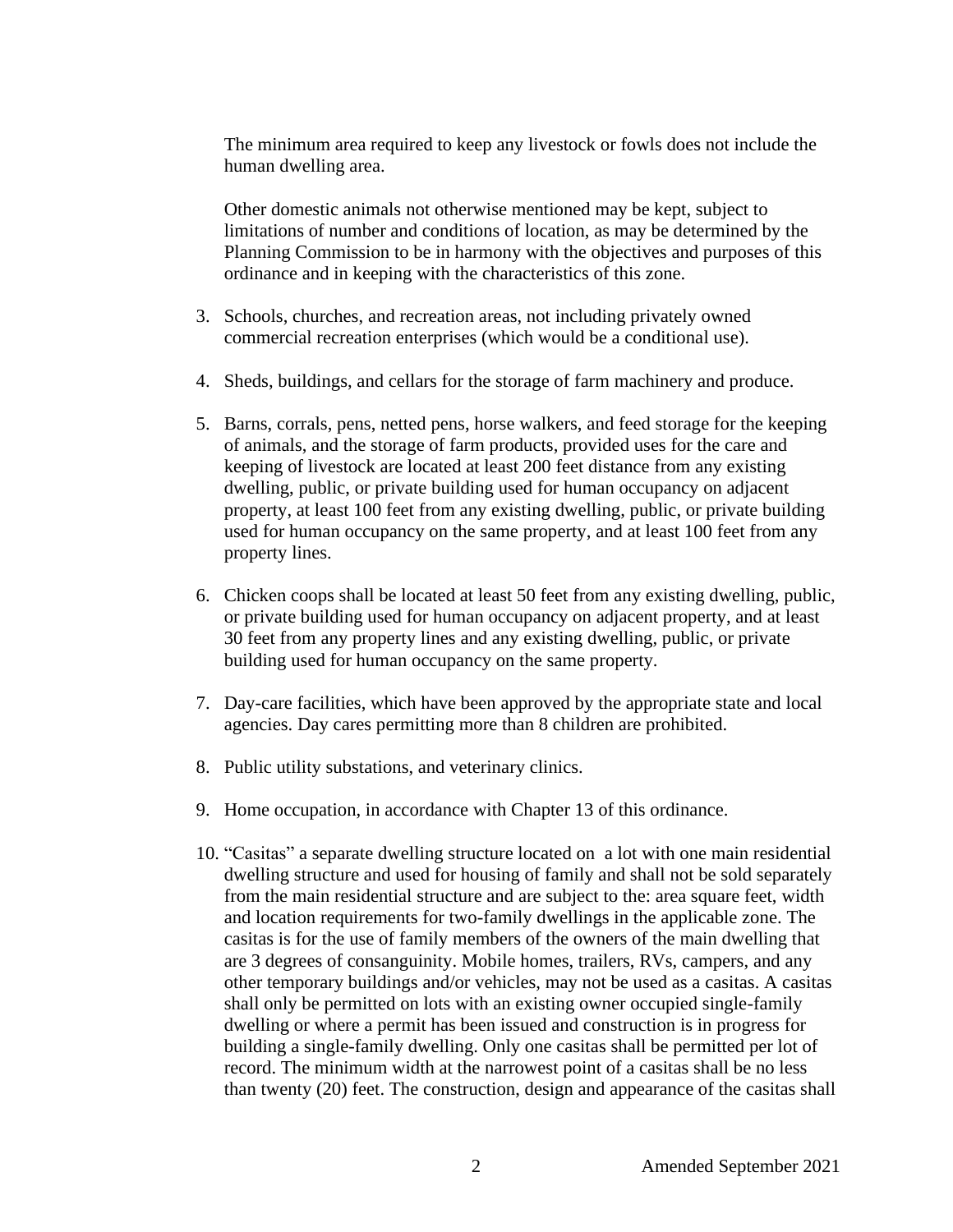match or exceed the existing home, as well as, the neighborhood or adjoining homes. The casitas shall be located outside of all setback areas of the main residential dwelling; side yards, back yard etc. of the main dwelling and shall be located so that the casitas has at least the same minimum setbacks, side yards, etc. as is required for any other dwelling in the zone. The casitas shall meet the setback requirements required for the main dwelling. The property where a casitas is located shall not exceed forty (40) percent of the total lot area. Additionally, a covenant running with the land, recorded in the County Recorder's Office that the casitas shall be used only for the housing of family, and not, sold, or taxed separately from the main residential structure, until such time the lot is legally subdivided in accordance with city ordinances. See Family in definitions chapter 02-02

Any other use not listed above is not permitted.

# **02-23-003 AREA REQUIREMENTS**

Minimum lot area: Single family dwellings 14,520 sq. ft. Agricultural uses 14,520 sq. ft.

Any other permitted use 43,560 sq. ft. (1 acre)

Minimum frontage (measured at both the front <sup>1</sup>road right-of-way line and the front setback line):

# All uses 100 feet **02-23-004 LOCATION REQUIREMENTS**

## MINIMUM SETBACKS FROM <sup>2</sup>ROAD RIGHT-OF-WAY LINES:

- 1. Main buildings on INTERIOR (non-corner) LOTS: Front: 30 feet Side: 8 feet (20 feet minimum for both sides combined) Rear: 30 feet
- 2. Main buildings on CORNER LOTS: Front: 30 feet Side: 20 feet on street-side, and 8 feet on interior side Rear: 20 feet (8 feet for dwellings with attached garage or carport)
- 3. Main buildings on CUL-DE-SAC LOTS:

Front: 30 feet measured perpendicular to a straight line between the front lot corners, and no less than 25 feet from the turn-around or cul-de-sac right-of-way. Side: 8 feet

 $<sup>1</sup>$  Amended Feb 25, 2021</sup>

<sup>2</sup> Amended Feb 25, 2021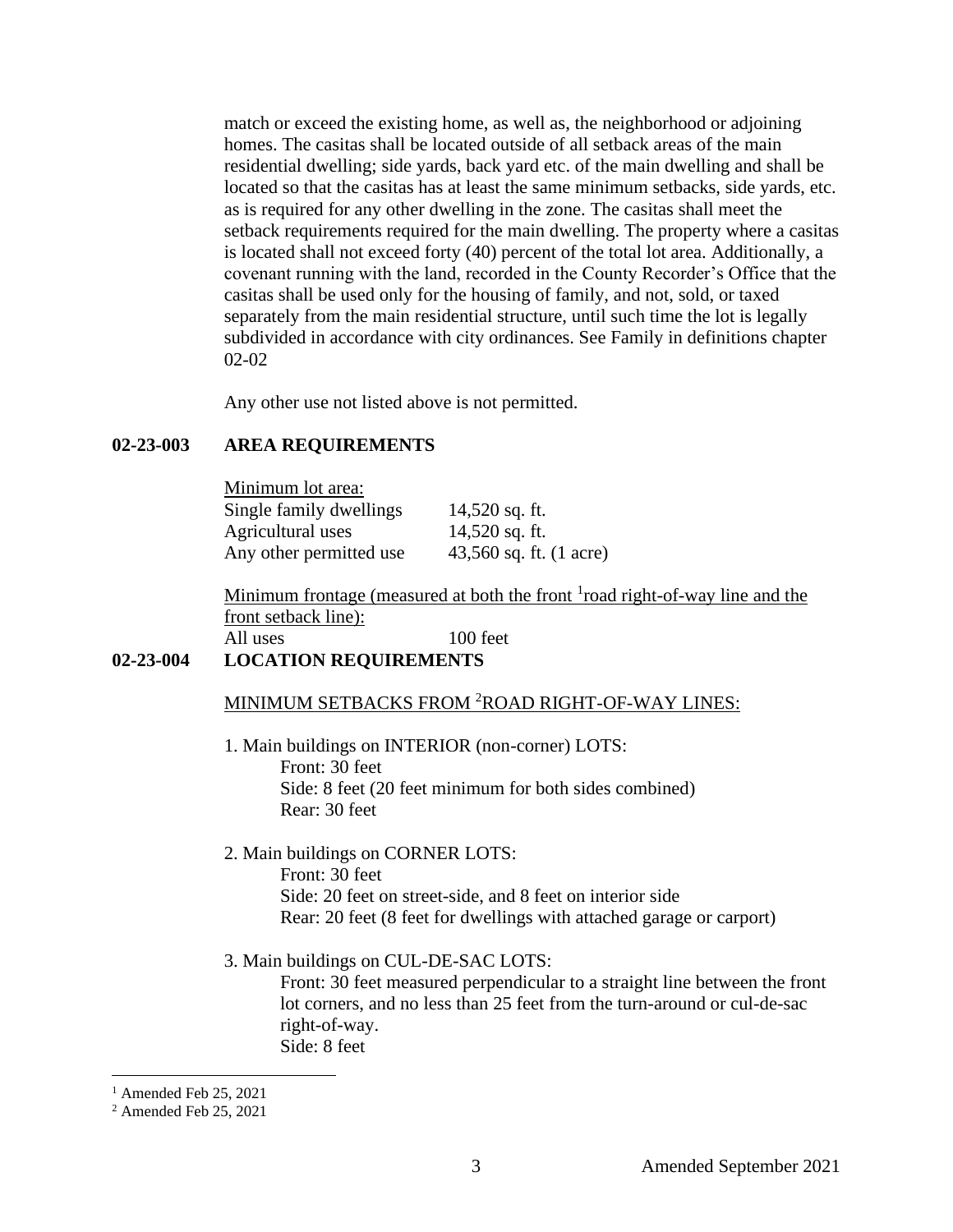Rear: 30 feet measured perpendicular from the rear wall of the home to the lot line. In no case shall any part of the home be closer than 8 feet to any lot line, and in no case shall any two homes on adjacent lots be closer than 20 feet.

4. Accessory buildings<sup>3</sup>:

Front: 30 feet

Side: 3 feet unless the accessory building is located within 5 feet of the rear of the main building, then the side setback is the same as the main building.

Rear: 3 feet.

One story detached accessory structures located 5 or more feet behind the main building are exempt from permit and location requirements provided that the floor area does not exceed 200 square feet.





### **02-23-006 HEIGHT REQUIREMENTS**

Maximum of 34 ft. above grade or 2  $\frac{1}{2}$  story, whichever is shorter.

### **02-23-007 SIZE OF DWELLING**

The total floor area of any one family dwelling shall not be less than seven hundred - fifty square feet.

## **02-23-008 SPECIAL PROVISIONS**

1. Plans showing proposed off-street parking layout and landscaping for churches and schools shall be submitted to and approved by the city building official prior to the issuance of a building permit. Said plans shall provide that all land not covered by buildings or by off-street parking space shall be landscaped as lawn, trees, shrubs, gardens, or ground cover and otherwise landscaped and maintained in accordance with good landscaping practice. Only twenty-five percent (25%) of

<sup>3</sup> Amended Feb 24, 2022